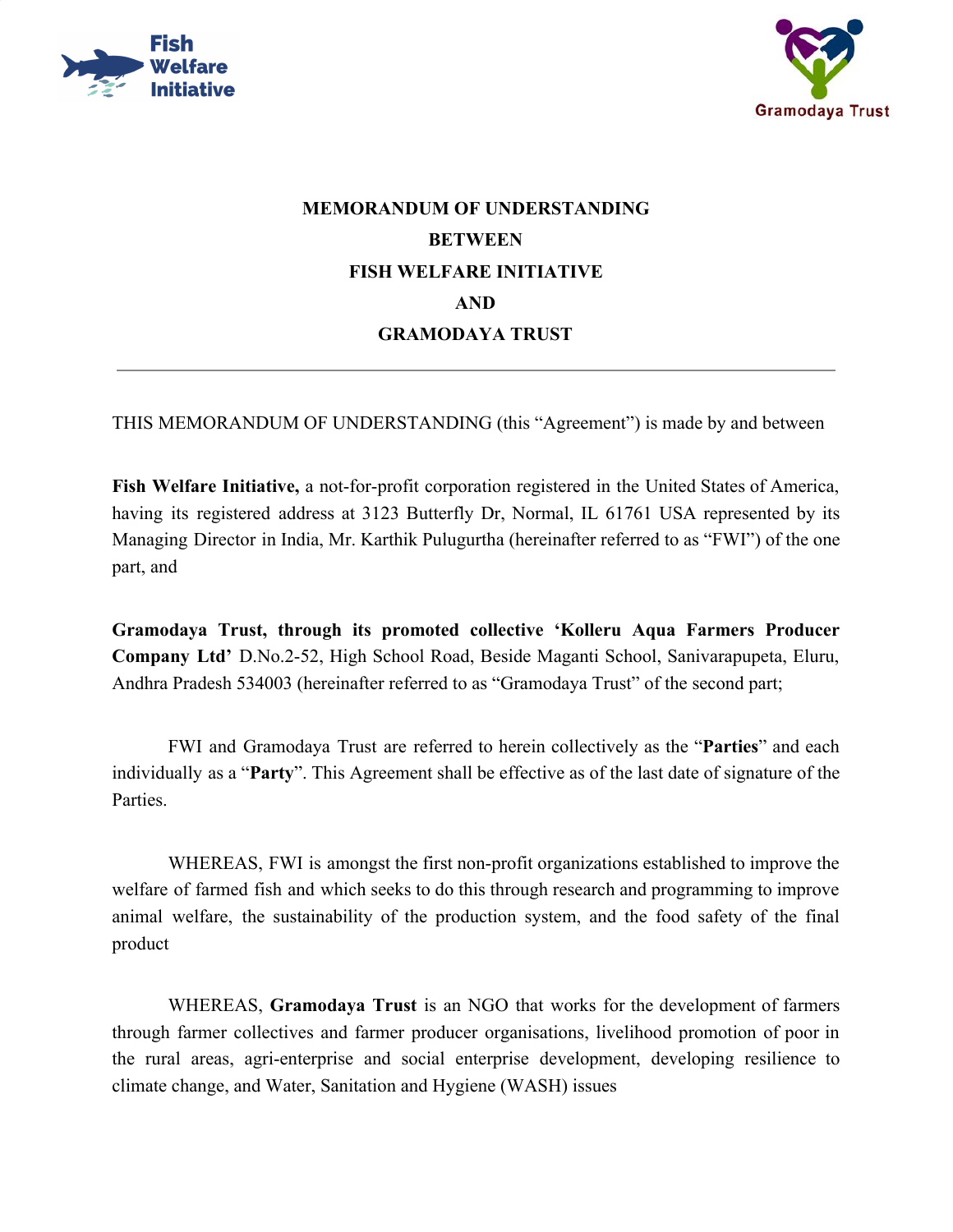



WHEREAS, after interaction and discussion between the Parties, they mutually desire to improve the welfare of the fish on the farms affiliated with Gramodaya Trust, doing so by means of a pilot study incorporating new practices as recommended by FWI's Fish Welfare Scientist, listed in Annex I, followed by further expansion as discussed in Section 1B, on the terms and subject to the conditions set forth in this Agreement,

NOW, THEREFORE, in consideration of the mutual covenants and promises of the Parties, the Parties hereto agree as follows:

**1. Terms of Cooperation**. Within such fields as are mutually acceptable for the Parties, the following terms of cooperation, amongst others, will be pursued hereunder:

- **a. Pilot Study**. Gramodaya Trust shall assist FWI in enrolling 10 to 15 of its farms (hereafter referred to as the "**Selected Producers**") in a 3 to 12 months pilot study (hereafter referred to as the "**Study**"), beginning no later than May 2021, examining the impacts of higher welfare production methods on each animal welfare, environmental impact, and product safety. The Selected Producers must be located in the state of Andhra Pradesh, must farm Catla (*Catla catla*), Rohu (*Labeo rohita*) and/or Mrigal (*Cirrhinus mrigala*), must have a pond of at least one acre, and must give their consent for the participation in the Study. FWI shall provide some of the Selected Producers with the required equipment and training throughout the duration of the Study, equipment which shall remain the property of FWI upon completion of the study. Gramodaya Trust shall ensure that the Selected Producers comply with the practices as recommended by FWI's Fish Welfare Scientist (employed as the "Fish Welfare Specialist"), and as listed in Annex I, throughout the duration of the Study. Selected Producers shall allow FWI access to their farms and share all relevant information regarding health, welfare, and production outcomes throughout the study. Furthermore, the implementing agency must inform FWI about the sale of fish during the Study.
- **b. Expansion** (hereafter referred to as the "**Expansion**"). Provided that the Study demonstrates the benefits of higher welfare farming practices, the Parties shall, beginning in the first two quarters of 2022, jointly work to expand these practices as listed in Annex I to implementation on other Gramodaya Trust's affiliate farms, transitioning a minimum of 50 farms every year over 5 years (of a minimum size of one acre pond per farm), beginning in 2022. Expenses associated with the Expansion shall either be covered by the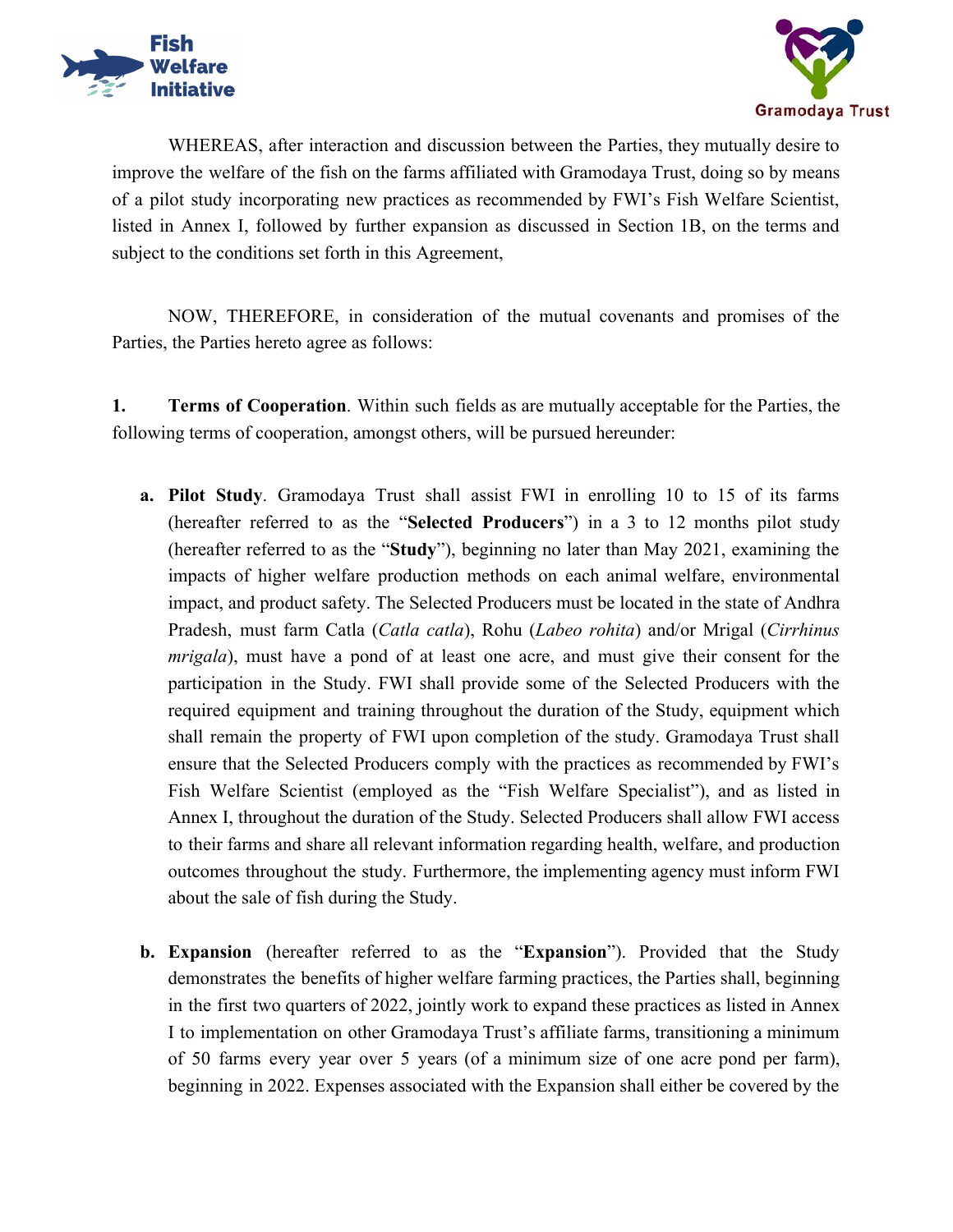



respective farms themselves (given their benefits), and/or jointly fundraised for by the Parties, from such sources including but not limited to Government Investments, Grants or Corporate Social Responsibility funding, and in such a way that the Parties contribute equally to any fundraising efforts.

**c. Fish Farm Management Practices.** The higher welfare farm management practices discussed in Annex I shall be implemented as per the recommendation of FWI's Fish Welfare Scientist.

**2. Financial Arrangements.** Both Parties understand that all financial arrangements between the Parties must be further negotiated and mutually agreed, and will depend on the availability of funds. Both Parties may seek financing of joint activities from external sources or government schemes available to them.

**3. General Coordinators.** Each Party shall designate an administrative officer to oversee and facilitate the implementation of any agreements arising out of this Agreement.

**4. Legal Relationship**. This Agreement shall be construed as a statement of purpose to promote a genuine and mutually beneficial collaboration between the Parties.

**5. Communication and Media.** The Parties in this Agreement shall acknowledge the other in all public releases of information about the collaboration, the pilot study and the program.

**6. Commencement, Renewal, and Termination.** This Agreement will be effective from the date of the last signature hereto and will remain in force for a time period of five (5) years from that date, with a possibility for renewal at the end of the five-year-period, subject to the Parties' written agreement. Either Party may terminate this Agreement by giving six (6) months' notice in writing to the other Party.

**7. Governing Law.** This Agreement shall be considered and governed in accordance to the laws of India. Any dispute, controversy or claim arising out of or in relation to this MOU or the breach, termination or invalidity thereof, if the same cannot be settled amicably among the Parties hereto, shall be settled by final and binding arbitration in accordance with the Arbitration and Conciliation Act, 1996 in India. The arbitration shall be conducted in English by a sole arbitrator who shall be appointed by the Parties. The seat, venue and place of arbitration shall be Hyderabad, India. The jurisdiction for all purposes shall be Hyderabad, India.

**8. Confidentiality or privacy provision.** Each Party undertakes that it will not at any time use, divulge, or communicate to any person, except to its professional representatives or advisors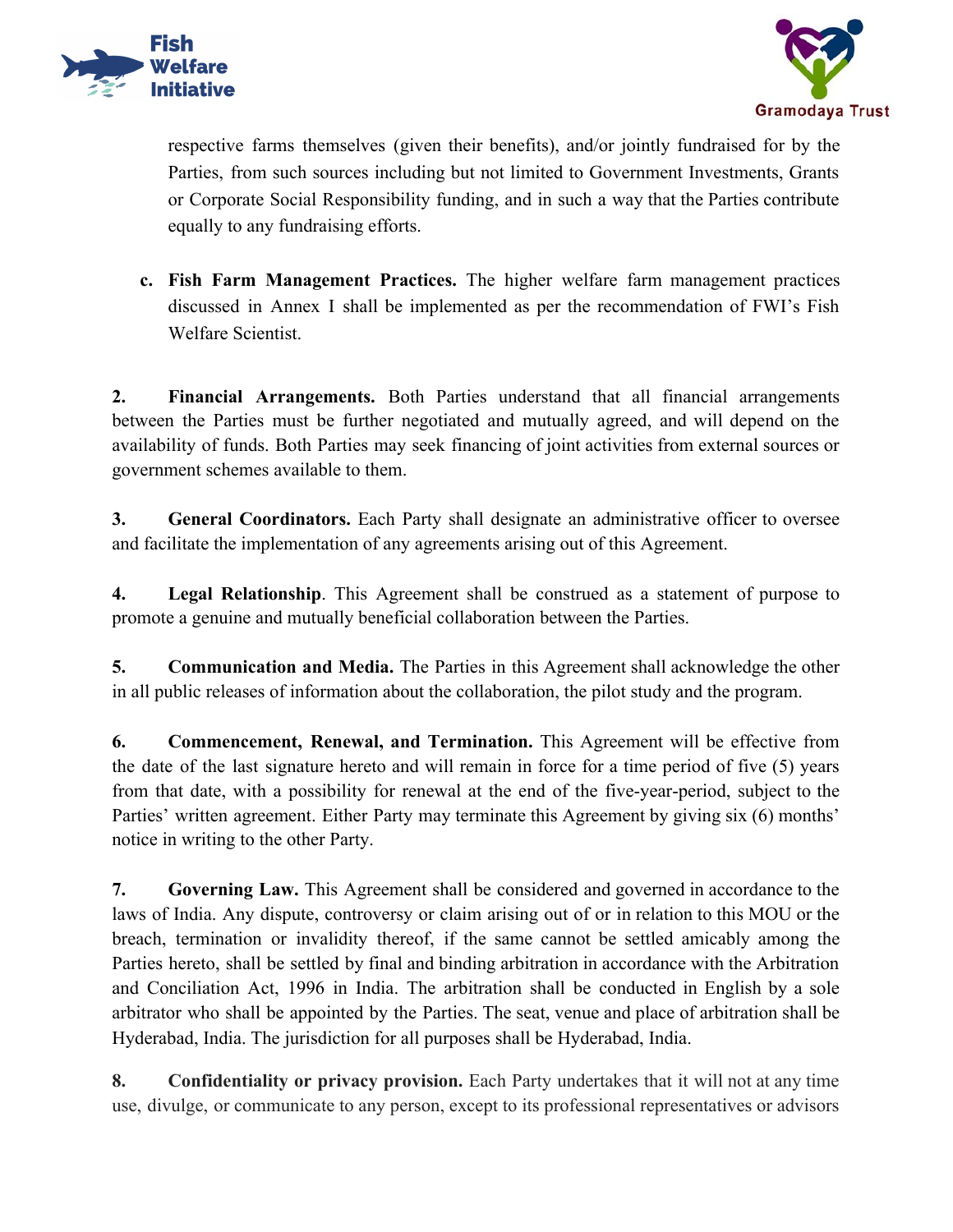



concerning the affairs of the other Party which may have come to its knowledge as a result of entering into this Memorandum and each of the Parties shall use all reasonable endeavours to prevent the publication or disclosure of any Confidential Information concerning such matters. Such confidential information may include, but is not limited to, information about donors and credentials to software and programs. For the avoidance of doubt, this paragraph is legally binding and survives termination of this Memorandum.

9. **Consultations.** The Parties will hold monthly consultations to review the planning, implementation, and outcomes of their cooperation activities as well as identify opportunities and follow-up activities for enhancing their collaboration, and share necessary information subject to disclosure policies of each Party.

Entire Agreement, Severability, Amendment and Waiver. This Agreement is the 10. entire agreement between the Parties and supersedes any prior oral or written agreements or communications between the Parties regarding its subject matter. The provisions of this Agreement are severable so that if any provision is found to be invalid, illegal, or unenforceable, such finding shall not affect the validity, construction, or enforceability of any remaining provision. This Agreement may be amended only by a mutual written agreement of the Parties. A waiver or failure to enforce any provision of this Agreement on one occasion will not be deemed a waiver of any other provision or of such provision on any other occasion.

This Agreement has been drawn up in two (2) original copies in the English language, each Party receiving one duly signed copy hereof:

Signed on behalf of Fish Welfare Initiative

P parthip

(Signature of Authorized Representative) Karthik Pulugurtha, Managing Director

14-01-2021

 $(data)$ 

Signed on behalf of Gramodaya Trust

(Signature of Authorized Representative) Srinivas Chekuri, Chairman

 $14 - 01 - 2021$  $(data)$ 

**ANNEXI** 

## HIGHER WELFARE FARM MANAGEMENT PRACTICES